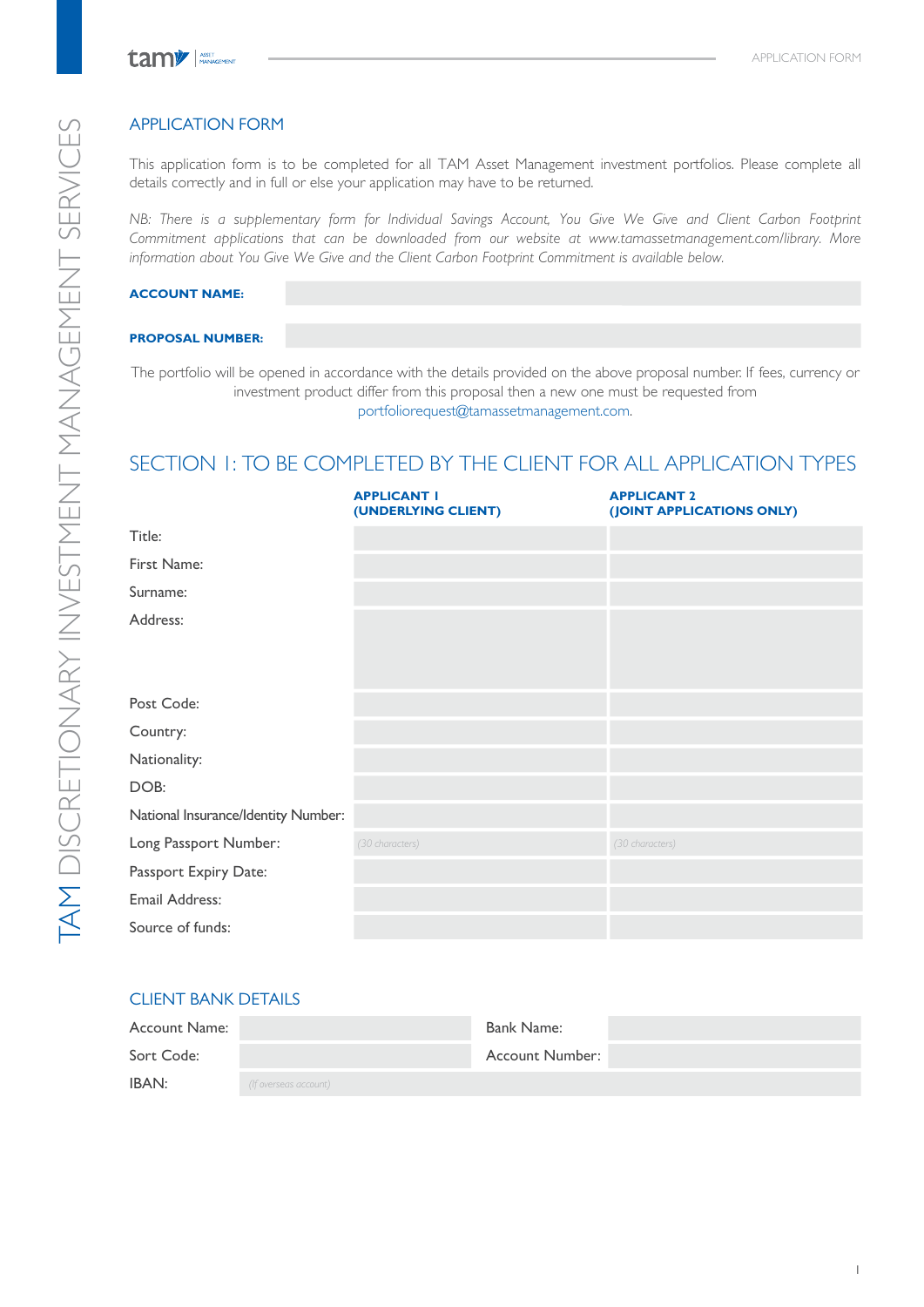| <b>ACCOUNT TYPE</b>            | <b>PORTFOLIO SERVICE</b> | <b>RISK PROFILE</b> | <b>CURRENCY</b> |
|--------------------------------|--------------------------|---------------------|-----------------|
| General Investment Account     | Premier                  | Defensive           | <b>GBP</b>      |
| Individual Savings Account     | <b>ESG</b>               | Cautious            | <b>EUR</b>      |
| Self-Invested Personal Pension | Sharia                   | Balanced            | <b>USD</b>      |
| International Pension          | Passive                  | Growth              | <b>AUD</b>      |
| Life Insurance Wrapper         |                          | Adventurous         |                 |
|                                |                          | Speculative         |                 |
|                                |                          |                     |                 |

# YOU GIVE WE GIVE

Clients investing into a general investment account (GIA) or individual savings account (ISA) also have the opportunity to participate in our award-winning You Give We Give charitable giving initiative. You can support your favourite charity whilst your money works for you, with your donation enhanced by a contribution from TAM. For more information and access to the application form, please visit www.tamassetmanagement.com/charitable-giving.

# CLIENT CARBON FOOTPRINT COMMITMENT

As part of our wider TAM Sustainability Mission and the TAM Net Zero Commitment, we are also offering GIA and ISA clients the chance to join our Client Carbon Footprint Commitment, providing you with the opportunity to offset your carbon footprint every year that you are invested with us. For full details including the carbon footprint calculation and offset costs, and access to the application form, please visit www.tamassetmanagement.com/sustainability.

# THIRD PARTY INSTRUCTIONS

This section must be completed if you wish to allow someone else or your adviser to be able to give instructions on your account. Note that by default a trust or pension provider will automatically be able to give instructions on your account as the legal owner under the terms of their trust/agreement.

I/we authorise TAM Asset Management to accept any and all instructions from the Third Party Provider below concerning my/our transactions. ▢

# THIRD PARTY PROVIDER DETAILS (PENSION OR BOND PROVIDER)

Please note provider agreements between the Third Party Provider and TAM Asset Management need to be in place before an account can be opened.

### PROVIDER NAME:

|  | POLICY / ACCOUNT NUMBER: |  |
|--|--------------------------|--|
|--|--------------------------|--|

# INCOME

If there is a requirement for a regular income to be paid from the portfolio the amount and frequency should be indicated below. We will then set up a regular payment to the bank account you nominate.

*NB: Please note income may lead to capital depletion.*

Desired Regular Amount: (£ / \$ / €):

Frequency of Payment: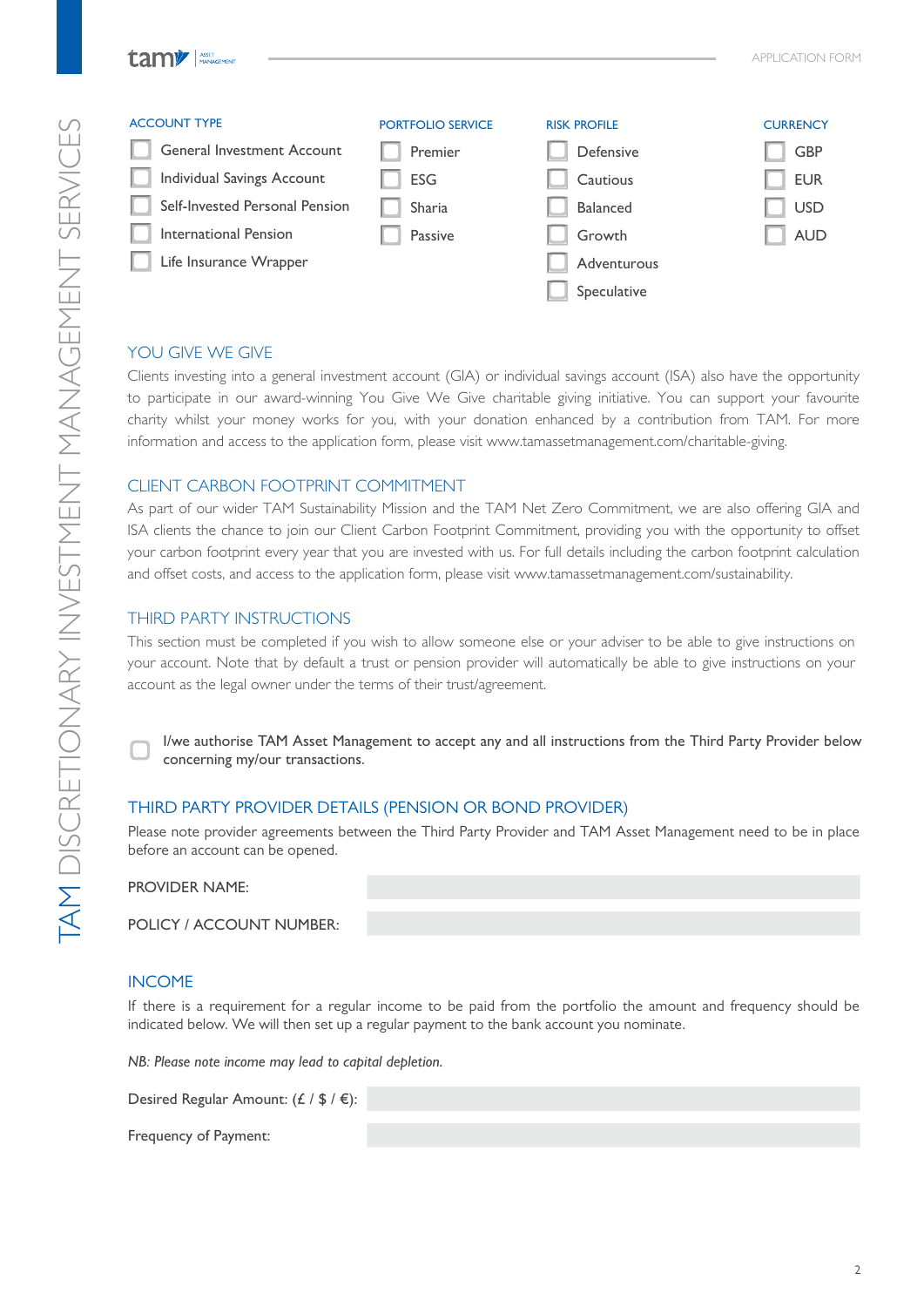# CLIENT DECLARATION

Your proposal in conjunction with our terms of business is the "Principal Agreement" between the Customer (you) and TAM Asset Management Ltd (TAM). By signing below, you confirm you have read and accept the full content of the terms of business. Our terms of business may change from time to time and they along with any updates can be accessed on our web site at www.tamassetmanagement.com or in your secure log in area.

### *You acknowledge that:*

*1. The information provided in this agreement is true and complete to the best of your knowledge and that it is your responsibility to notify TAM of any changes in your circumstances.*

*2. The risk profile shown in this document is to be applied to any account set up as a result of this application and that all funds transmitted to TAM are to be managed in an investment portfolio(s) in accordance with that risk profile.*

*3. The suitability assessment has been and will continue to be conducted by your Financial Adviser. On that basis you agree that TAM can solely rely on the*  risk profile instructed by you as an accurate representation of your investment objectives and that TAM will use their discretion when managing the investments *in t hat portfolio.*

*4. In order to comply with anti-money laundering regulations from the implementation of all applicable Money Laundering Directives, TAM may be required to carry out an electronic check of your identity and you authorise TAM to do so.*

*5. You agree to all portfolio statements, valuations and contract notes being provided electronically via access to your TAM web account and you accept responsibility for reading and where applicable printing out any information where it is required. You confirm that you will log in to your online portal to review your statements no less than once per quarter. You understand that you will receive custody statements and valuations on a quarterly basis.*

*6. Your financial adviser has your authority to instruct TAM on your behalf in respect of maintenance and alterations to the portfolio and that TAM may rely on these instructions as if they are directly from you.*

*7. Having read the schedule of costs & charges contained within your proposal, you accept that the charges and deductions as outlined in Appendix 1 will be levied from your portfolio.*

*8. Where you have signed and completed a percentage on the You Give We Give Application Form, you confirm that this authorises the ongoing deduction from your account (to be taken annually) of the net portfolio gain. This figure will be deducted, where applicable, until you declare otherwise in writing.*

9. Where you have completed the Client Carbon Footprint Commitment application form and have agreed to offset your carbon footprint every year that you *are invested with us, you confirm that this authorises the ongoing annual deduction from your account. This figure will be deducted, where applicable, until you declare otherwise in writing.*

### *Signature instructions*

*To electronically sign the declaration, please follow these steps:*

- *a) Create an electronic signature image by using our online signpad here*
- *b) Save the image to your device*
- *c) Click on the signature box below*
- *d) Browse and upload your new electronic signature image*
- *e) Save the form*

|            | <b>APPLICANT I (UNDERLYING CLIENT)</b> | <b>APPLICANT 2 (JOINT APPLICATIONS ONLY)</b> |
|------------|----------------------------------------|----------------------------------------------|
| Full Name: |                                        |                                              |
|            |                                        |                                              |
| Signature: |                                        |                                              |
|            |                                        |                                              |
| Date:      |                                        |                                              |

We do not disclose your information to any third parties or bodies with which we are not associated or that do not provide services to you as part of this agreement, unless we have your permission to do so or are required to do so by law.

Where we have your consent, you agree that we and our associated third parties may contact you with products and services which may be of interest.



By ticking this box you give your consent to TAM and its third party service providers contacting you with products and services which may be of interest, by email, phone, fax or post.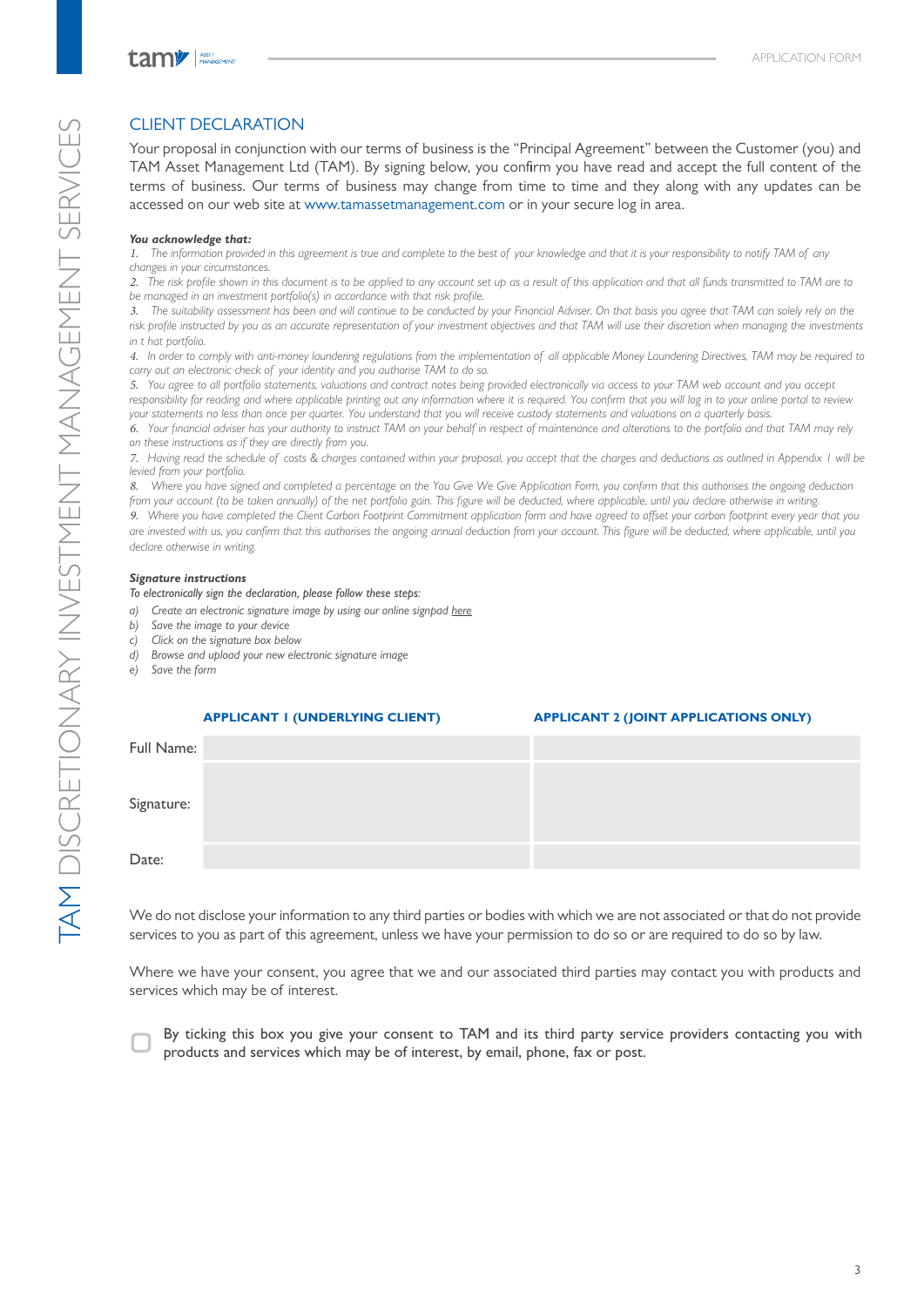# SECTION 2: TO BE COMPLETED BY THE TRUST / PENSION PROVIDER

*NB: This form is for internal use only and will be treated in the strictest confidence.*

| <b>TRUST/PENSION PROVIDER DETAILS</b> |                               |                               |
|---------------------------------------|-------------------------------|-------------------------------|
| Company/Trust Name:                   |                               |                               |
| Address:                              |                               |                               |
| Email:                                |                               | Tel:                          |
|                                       | <b>TRUSTEE / DIRECTOR (I)</b> | <b>TRUSTEE / DIRECTOR (2)</b> |
| Title:                                |                               |                               |
| First name:                           |                               |                               |
| Surname:                              |                               |                               |
| Address:                              |                               |                               |
| Post Code:                            |                               |                               |
| Country:                              |                               |                               |
| Nationality:                          |                               |                               |
| DOB:                                  |                               |                               |
| National Insurance/Identity Number:   |                               |                               |
| Long Passport Number:                 | (30 characters)               | (30 characters)               |
| Passport Expiry Date:                 |                               |                               |
| Signature:                            |                               |                               |
| Date:                                 |                               |                               |

# TRUSTEE / CORPORATE DECLARATION

This form, in conjunction with our terms of business, is the "Principal Agreement" between the Customer (you) and TAM Asset Management Ltd. (TAM). By signing below you confirm you have read and accept the full content of the terms of business. Our terms of business may change from time to time and they along with any updates can be accessed on our web site at www.tamassetmanagement.com.

I. You acknowledge that the information provided in this agreement is true and complete to the best of your knowledge and it is your responsibility to notify<br>TAM of any changes in your circumstances or to the Trustees/Dire

investment portfolio(s) based upon the information you have given.<br>3. You understand that managing your account TAM will take into consideration the information provided by you in this document or provided by your Financia

|  | <b>Signature instructions</b> |
|--|-------------------------------|
|--|-------------------------------|

|  |  | a) Create an electronic signature image by using our online signpad here |  |  |  |  |
|--|--|--------------------------------------------------------------------------|--|--|--|--|
|  |  |                                                                          |  |  |  |  |
|  |  |                                                                          |  |  |  |  |
|  |  |                                                                          |  |  |  |  |
|  |  |                                                                          |  |  |  |  |

*b) Save the image to your device c) Click on the signature box below*

*Signature instructions To electronically sign the declaration, please follow these steps:*

| $\mathcal{d}$ | Browse and upload your new electronic signature image |
|---------------|-------------------------------------------------------|
|               | e) Save the form                                      |

|            | <b>TRUSTEE / DIRECTOR (I)</b> | <b>TRUSTEE / DIRECTOR (2)</b> |
|------------|-------------------------------|-------------------------------|
| Full Name: |                               |                               |
|            |                               |                               |
| Signature: |                               |                               |
|            |                               |                               |
| Date:      |                               |                               |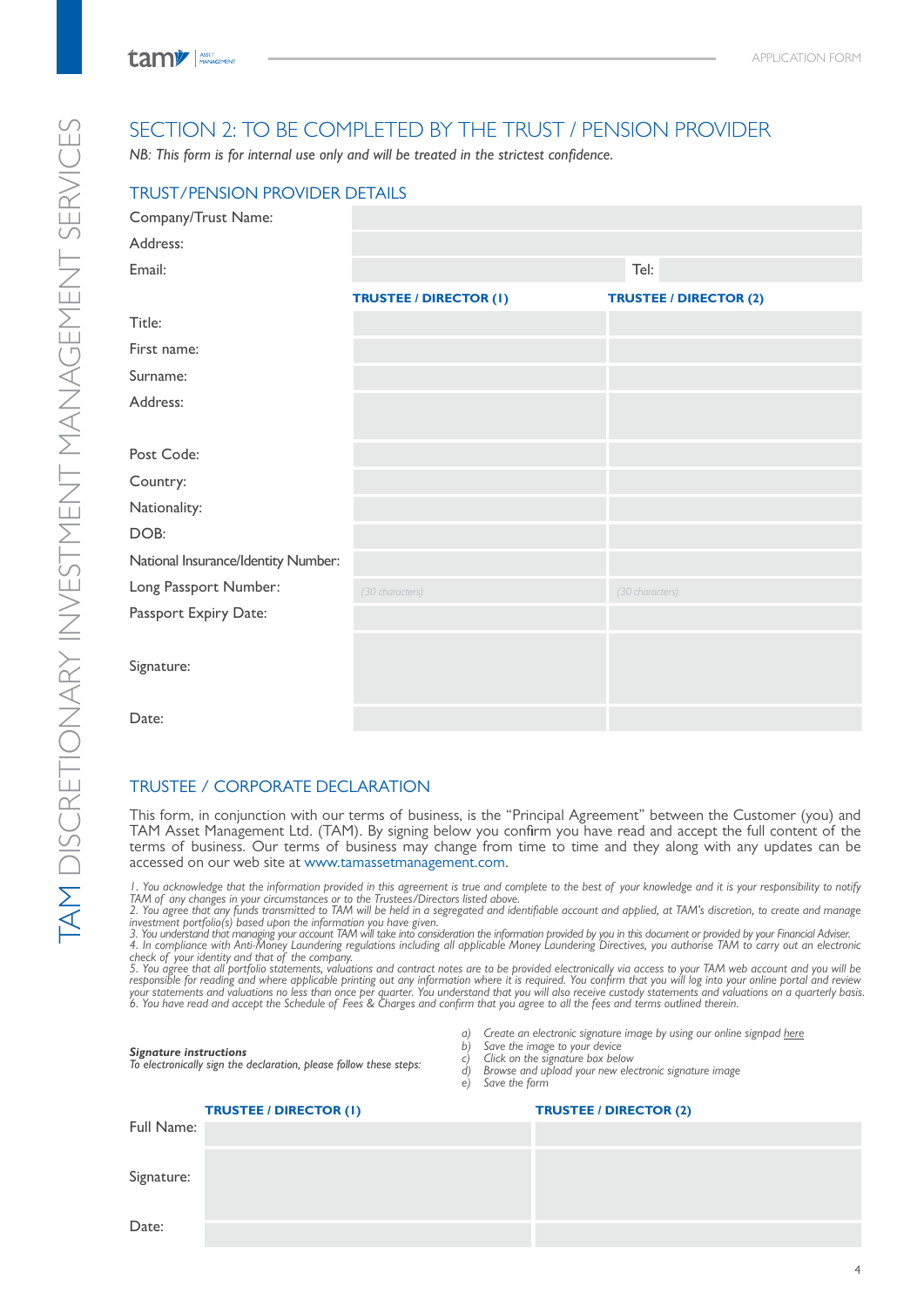# SECTION 3: TO BE COMPLETED BY THE ADVISER FOR ALL APPLICATION TYPES

# ADVISER DECLARATION

#### *By signing below you confirm that:*

*1. You are authorised and regulated by the appropriate authority to undertake advisory work for clients. You undertake to inform TAM of changes that may occur to affect your regulatory permissions.*

*2. As a regulated adviser, you note and understand that in accordance with COBS 2.4 (reliance on others), TAM is entitled to rely upon the information about the client transmitted to TAM by you (the firm) and any recommendations provided to the client by you in respect of the service or transaction. You acknowledge that you remain responsible for the completeness and accuracy of any information you provide to TAM about the client and the appropriateness of any advice or recommendations provided by you to the client.*

*3. You confirm that you have carried out an assessment on the suitability of the TAM Discretionary Management Service for the client in accordance with the applicable requirements. You have assessed the client's attitude to, and capacity for risk. Taking this, alongside the client's personal circumstances and investment objectives into consideration, you consider the specified risk profile to be appropriate for their circumstances.*

*4. You understand that TAM will not carry out any assessment of the suitability of either its discretionary investment management service, the merits of any particular type of portfolio it offers, or any assessment of the chosen risk profile as suitable or accurate for the client.*

*5. Where you are to be paid an ongoing fee from the portfolio, you will undertake a periodic review of your client's circumstances and investments to ensure that the service and portfolio remain suitable for them; and that the risk profile continues to match their circumstances. You undertake to notify TAM of any changes that may occur which may require changes to be made to the portfolio.*

*6. You confirm that you will comply with MiFID 11 in providing full clarity of all ex ante and ex post costs and charges that relate to the proposal quoted above. 7. You have undertaken anti money laundering (AML) and due diligence on the client(s) and the source of funds to the standards required by the Money Laundering Regulations and the Money Laundering Directives. You confirm that all documents are current and that any statements/ bills used to evidence identity were no more than three months old. Please note TAM will not accept mobile phone bills as proof of address, or the use of the same document for both proof of identity and proof of address.*

*8. As required by the Money Laundering Directives, you confirm that you will either enclose certified true copies of the identification documents used to verify the client/clients' identity/ies with this application form, or provide such identification documents within 24 hours of a request by TAM.*

### *Please confirm which certified documents you have obtained:*

| $\Box$ Passport           | and | Bank/credit card statement |
|---------------------------|-----|----------------------------|
| Photocard drivers license |     | $\Box$ Home visit          |
| $\Box$ Other photo ID     |     | $\Box$ Other               |
|                           |     |                            |

### *NB: All documents must be current and any statements/bills must be no more than three months old.*

*9. You have provided the above applicant(s) with all the required documents to allow them to make a fully informed decision.*

*10. You will ensure the client reviews their statements and valuations through their online portal at least once per quarter.*

*11. You confirm that if the client has completed the You Give We Give application form, or the Client Carbon Footprint Commitment application form, that they have been reviewed with the applicant and it is appropriate for their circumstances.*

12. The applicant has provided you with authority in respect of any instructions given by you in relation to the operation of this portfolio and your *agreement with the client.*

### *Signature instructions*

*To electronically sign the declaration, please follow these steps:*

- *a) Create an electronic signature image by using our online signpad here*
- *b) Save the image to your device*
- *c) Click on the signature box below*
- *d) Browse and upload your new electronic signature image*
- *e) Save the form*

# ADVISER DETAILS

| Full name: |  |
|------------|--|
| Company:   |  |
|            |  |
| Signature: |  |
|            |  |
| Date:      |  |
|            |  |